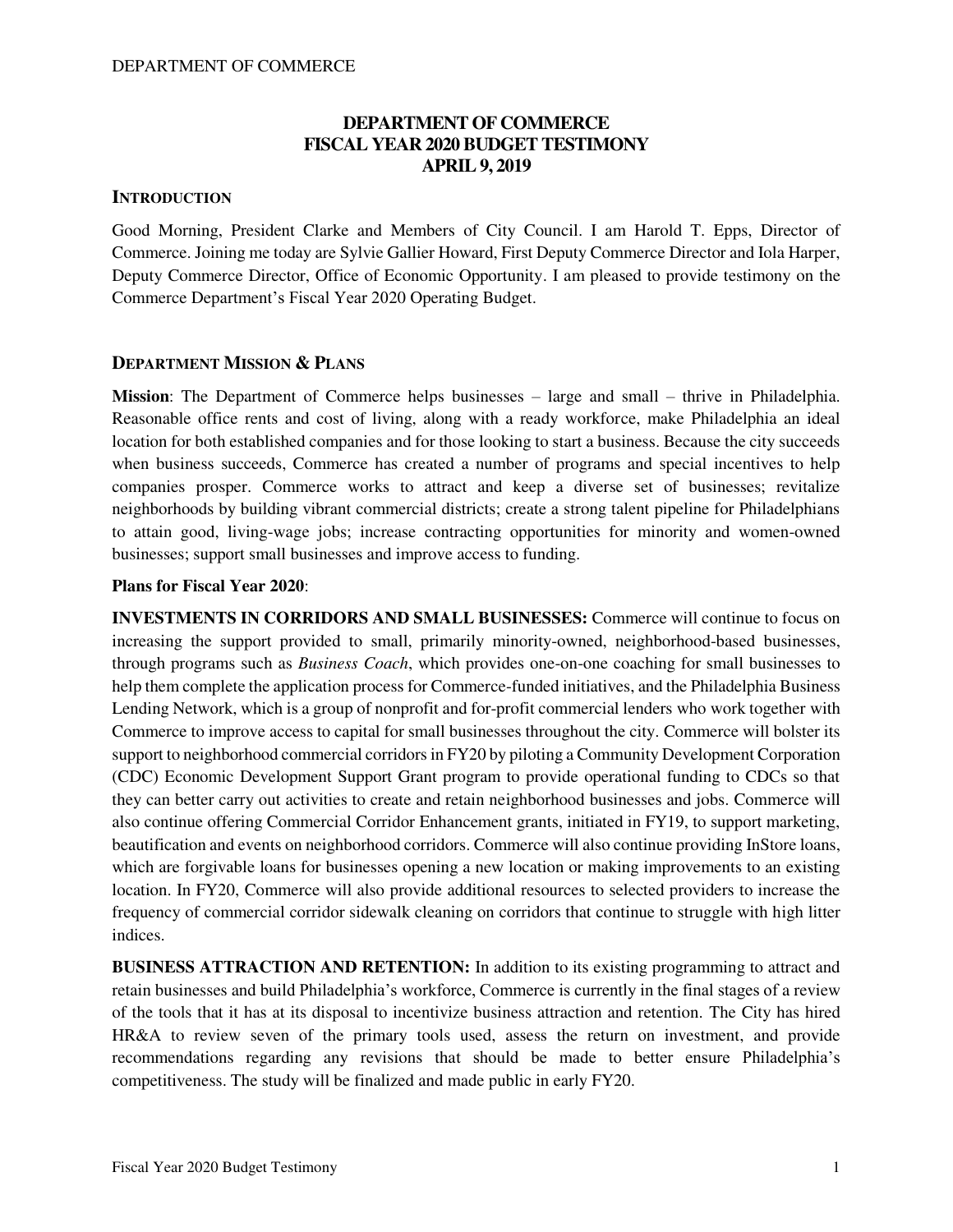Additionally, Commerce, in collaboration with other departments and through over 100 interviews, identified three priorities for inclusive growth and anti-poverty efforts in Philadelphia. These include: pre-K through  $12<sup>th</sup>$  grade education and workforce development; making it easier to open and operate a business in the city; and building an economic foundation for success of all residents. While Commerce will partner with other agencies on all of these priorities, Commerce will increase efforts to improve the City's processes for opening a business and continue co-leading the Special Committee of Review and Reform. One of the first improved processes coming out of this Committee is a pilot focused on making it easier to open a food business. Commerce has convened multiple city departments to oversee this pilot testing the effectiveness of using a Customer Services Management (CRM) tool to improve transparency, facilitate interdepartmental communication and technology, automate portions of the process, and better track data around each case.

**OFFICE OF WORKFORCE DEVELOPMENT:** The Office of Workforce Development continues to be a core priority under the shared leadership of the Department of Commerce and the Mayor's Office of Labor. In FY20, the Office of Workforce Development will continue important initiatives such as the development of industry partnerships, apprenticeships, and career pathways. A major priority will be the inauguration of an Office of Career Connected Education in partnership with the School District of Philadelphia. Commerce will play a lead role in conducting an inventory of current business involvement in Philadelphia's schools and youth career programming, as well as an in-depth survey of the types of opportunities that businesses would consider providing through the new office. This partnership, along with the Model Employer Campaign, are two efforts to strengthen the role of the private sector in influencing Philadelphia's current and future talent pipeline.

**OFFICE OF ECONOMIC OPPORTUNITY:** Each year, the City pays a substantial percentage of its contract dollars to nonprofit organizations. While these nonprofits cannot be categorized using the same M/W/DSBE classification that is used for for-profit entities, there are alternative ways of evaluating the diversity of their leadership and staff and tier two (subcontractor) spend with diverse businesses. OEO will develop a way of tracking and reporting this information to ensure that these contracted dollars are spent in a way that is consistent with the diversity goals of the Kenney Administration.

OEO will develop a strategy to support the growth and health of established mid-level minority-owned business enterprises (MBEs) and women-owned business enterprises (WBEs). The range of these firms, especially those in public works, is sparse, and growth of established minority-owned firms has remained flat over the past decade. Initial steps will include working with the Office of the Chief Administrative Officer to further improve turnaround time on payment to vendors; partnering with several public and nonprofit agencies to provide a Bonding Education Program; and coordinating with City departments and offices to forecast when major opportunities for M/W/DSBE participation will be available and working with those agencies on targeted outreach to the vendor community.

OEO plans to continue increasing the number of businesses in its registry by 10-15% per year, with the majority of this increase coming from businesses located within the City limits. In FY20, OEO will design a Mentor-Protégé program to support the growth and success of M/W/DSBEs. Additionally, OEO will market and grow the recently launched Emerging Vendors Program (EVP), and OEO Hotline.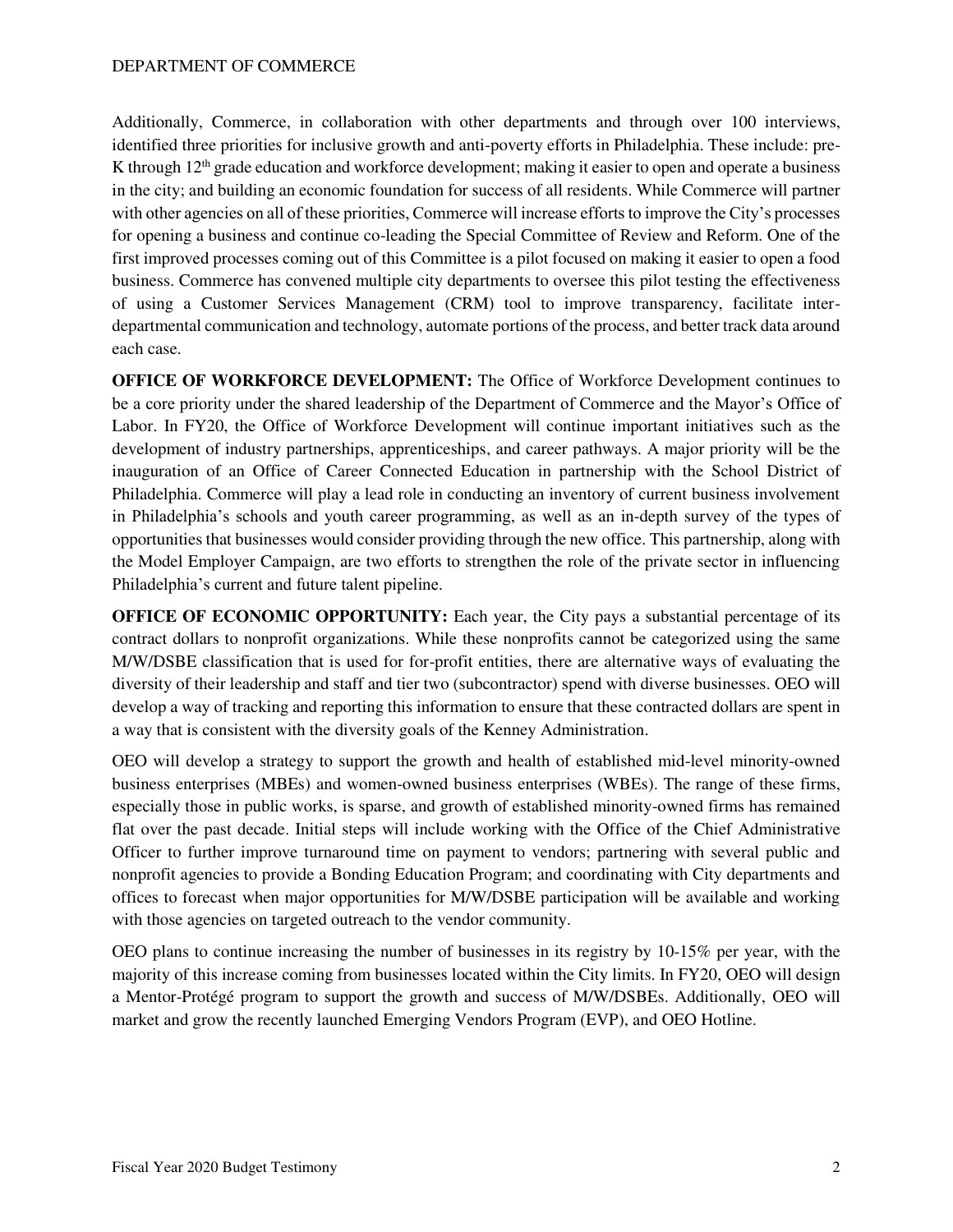| Staff Demographics Summary (as of November 2018) <sup>1</sup> |           |           |           |           |  |  |  |  |  |  |
|---------------------------------------------------------------|-----------|-----------|-----------|-----------|--|--|--|--|--|--|
|                                                               | Total     | Minority  | White     | Female    |  |  |  |  |  |  |
| Number of Full-Time Staff                                     | 67        | 44        | 23        | 43        |  |  |  |  |  |  |
| Number of Exempt Staff                                        | 55        | 37        | 18        | 36        |  |  |  |  |  |  |
| Number of Executive Staff<br>(deputy level and above)         | 6         | 3         | 3         | 3         |  |  |  |  |  |  |
| Average Salary, Full-Time Staff                               | \$71,953  | \$70,906  | \$73,958  | \$71,567  |  |  |  |  |  |  |
| Average Salary, Exempt Staff                                  | \$72,552  | \$70,489  | \$76,792  | \$72,432  |  |  |  |  |  |  |
| Average Salary, Executive Staff                               | \$139,093 | \$141,497 | \$136,688 | \$131,926 |  |  |  |  |  |  |
| Median Salary, Full-Time Staff                                | \$67,274  | \$67,899  | \$68,099  | \$64,585  |  |  |  |  |  |  |
| Median Salary, Exempt Staff                                   | \$63,377  | \$63,377  | \$70,040  | \$66,025  |  |  |  |  |  |  |
| Median Salary, Executive Staff                                | \$134,605 | \$126,175 | \$140,461 | \$128,750 |  |  |  |  |  |  |

# **BUDGET SUMMARY & OTHER BUDGET DRIVERS**

| <b>Employment Levels (as of November 2018)</b>            |                 |                      |  |  |  |  |  |  |  |
|-----------------------------------------------------------|-----------------|----------------------|--|--|--|--|--|--|--|
|                                                           | <b>Budgeted</b> | Filled as of the     |  |  |  |  |  |  |  |
|                                                           | $in$ FY19       | <b>Increment Run</b> |  |  |  |  |  |  |  |
| Number of Full-Time Positions                             | 42              | 67                   |  |  |  |  |  |  |  |
| Number of Exempt Positions                                | 29              | 55                   |  |  |  |  |  |  |  |
| Number of Executive Positions (deputy<br>level and above) | 6               |                      |  |  |  |  |  |  |  |
| Average Salary of All Full-Time Positions                 | \$75,389        | \$71,953             |  |  |  |  |  |  |  |
| Median Salary of All Full-Time Positions                  | \$62,8460       | \$67,274             |  |  |  |  |  |  |  |

<sup>1</sup>Tables reflect 29 employees moved from PIDC payroll to City payroll as well as one civil service position hired since the increment run in November.

| <b>General Fund Financial Summary by Class</b>    |                |                    |                |                    |                |                  |  |  |  |  |  |
|---------------------------------------------------|----------------|--------------------|----------------|--------------------|----------------|------------------|--|--|--|--|--|
|                                                   | FY18 Original  | <b>FY18</b> Actual | FY19 Original  | FY19 Estimated     | FY20 Proposed  | Difference:      |  |  |  |  |  |
|                                                   | Appropriations | <b>Obligations</b> | Appropriations | <b>Obligations</b> | Appropriations | <b>FY20-FY19</b> |  |  |  |  |  |
| Class 100 - Employee Compensation                 | \$2,340,461    | \$2,114,325        | \$2,120,079    | \$3,044,944        | \$3,517,381    | \$472,437        |  |  |  |  |  |
| Class 200 - Purchase of Services                  | \$5,594,929    | \$5,804,997        | \$5,763,929    | \$5,087,068        | \$7,126,450    | \$2,039,382      |  |  |  |  |  |
| Class $300/400$ - Materials, Supplies & Equipment | \$26,654       | \$16,568           | \$26,654       | \$26,654           | \$26,654       | \$0              |  |  |  |  |  |
| Class 500 - Contributions                         | \$500,000      | \$500,000          | \$500,000      | \$500,000          | \$500,000      | \$0              |  |  |  |  |  |
|                                                   | \$8,462,044    | \$8,435,890        | \$8,410,662    | \$8,658,666        | \$11,170,485   | \$2,511,819      |  |  |  |  |  |

| <b>General Fund Financial Summary: Convention Center Subsidy</b> |                |                    |                |                    |                |                  |  |  |  |  |  |
|------------------------------------------------------------------|----------------|--------------------|----------------|--------------------|----------------|------------------|--|--|--|--|--|
|                                                                  | FY18 Original  | <b>FY18</b> Actual | FY19 Original  | FY19 Estimated     | FY20 Proposed  | Difference:      |  |  |  |  |  |
|                                                                  | Appropriations | <b>Obligations</b> | Appropriations | <b>Obligations</b> | Appropriations | <b>FY20-FY19</b> |  |  |  |  |  |
| Class 200 - Purchase of Services                                 | \$15,000,000   | \$15,000,000       | \$15,000,000   | \$15,000,000       | \$15,000,000   | \$C              |  |  |  |  |  |
|                                                                  | \$15,000,000   | \$15,000,000       | \$15,000,000   | \$15,000,000       | \$15,000,000   | \$0              |  |  |  |  |  |

| <b>Contracts Summary (Professional Services only)</b> <sup>2</sup> |             |             |          |             |             |                       |  |  |  |  |  |
|--------------------------------------------------------------------|-------------|-------------|----------|-------------|-------------|-----------------------|--|--|--|--|--|
|                                                                    | <b>FY14</b> | <b>FY15</b> | FY16     | <b>FY17</b> | <b>FY18</b> | FY19 YTD<br>(01 & 02) |  |  |  |  |  |
| Total amount of contracts                                          | \$75,000    | \$95,000    | \$84,399 | \$451,000   | \$75,000    | \$196,000             |  |  |  |  |  |
| Total amount to M/W/DSBE                                           | \$31,875    | \$40,375    | \$40,833 | \$331,250   | \$22,950    | \$20,000              |  |  |  |  |  |
| <b>Participation Rate</b>                                          | 43%         | 43%         | 48%      | 73%         | 31%         | 10%                   |  |  |  |  |  |

<sup>2</sup>The department has several un-conformed contracts that are not included in these numbers. Once these are finalized, we project we will achieve our yearly participation goal.

| Total M/W/DSBE Contract Participation Goal (Public Works;<br>Services, Supplies & Equipment; and Professional Services<br>combined) |             |             |             |  |  |  |  |  |  |
|-------------------------------------------------------------------------------------------------------------------------------------|-------------|-------------|-------------|--|--|--|--|--|--|
|                                                                                                                                     | <b>FY18</b> | <b>FY19</b> | <b>FY20</b> |  |  |  |  |  |  |
| M/W/DSBE Contract Participation Goal<br>40%<br>65%<br>35%                                                                           |             |             |             |  |  |  |  |  |  |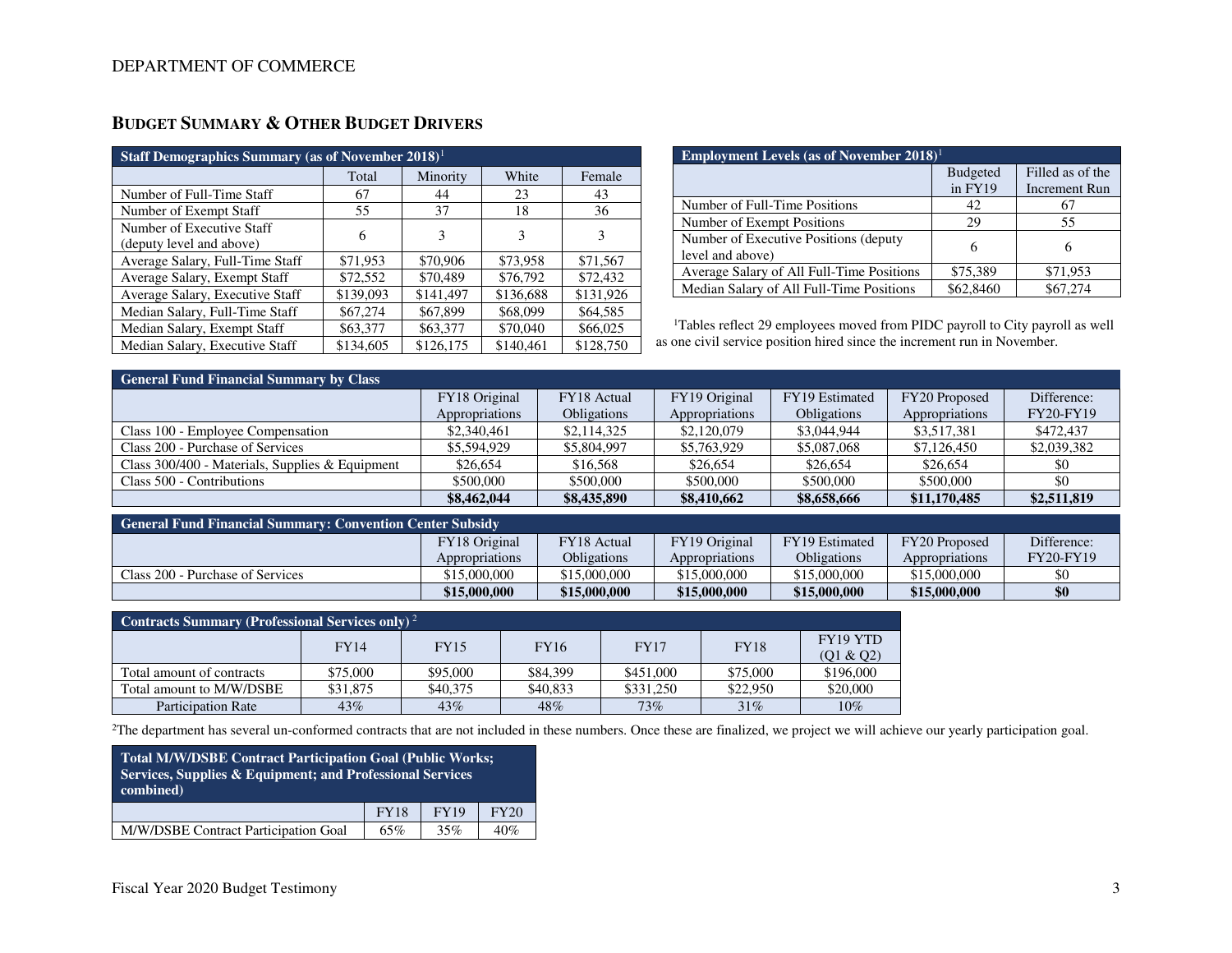# **PROPOSED BUDGET OVERVIEW**

## **Proposed Funding Request**:

The proposed Fiscal Year 2020 General Fund budget totals \$26,170,485, an increase of \$2,511,819 over Fiscal Year 2019 estimated obligation levels. This increase is primarily due to an increase in class 100 funds to account for staff that moved from PIDC payroll as well as an increase in the allocation for the Commerce Economic Stimulus Fund.

The proposed budget includes:

- \$3,517,381 in Class 100, a \$472,437 increase over FY19. This funding will be used for Commerce staff that transferred over from PIDC payroll.
- \$22,126,450 in Class 200, a \$2,039,382 increase over FY19. This funding will be used to support economic development activities and commercial corridors.
- \$26,654 in Class 300/400, level with FY19.
- \$500,000 in Class 500, level with FY19. This funding will be used to support the Delaware Waterfront.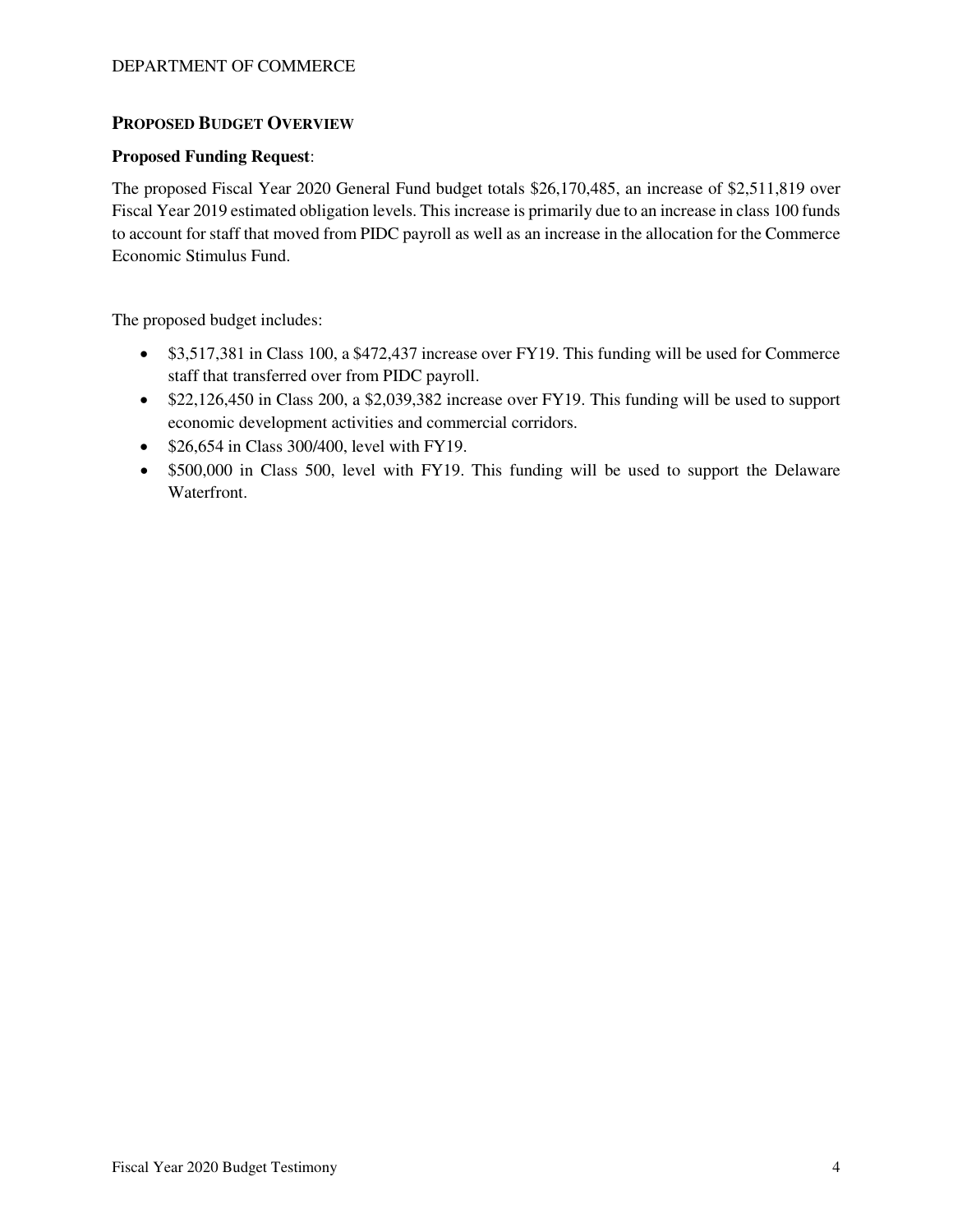# **STAFFING LEVELS**

The department is requesting 72 (All Funds) budgeted positions for FY20, an increase of 30 positions over FY19.

The increase is attributed to positions that came over from PIDC payroll in November as part of a move to improve equity, transparency as well as to save on future benefits costs. We had one additional civil service hire that came after the November increment run.

## **NEW HIRES**

|                                 | New Hires (from 7/1/2018 to 3/1/19) |                |                |                |        |         |           |           |           |  |  |  |  |
|---------------------------------|-------------------------------------|----------------|----------------|----------------|--------|---------|-----------|-----------|-----------|--|--|--|--|
|                                 | Total<br>Number<br>of New<br>Hires  | Arabic         | Spanish        | Mandarin       | French | Turkish | Cambodian | Cantonese | Taiwanese |  |  |  |  |
| Black or<br>African<br>American | 14                                  |                |                |                |        |         |           |           |           |  |  |  |  |
| Asian                           | 3                                   |                |                | 2              |        |         |           |           |           |  |  |  |  |
| Hispanic<br>or Latino           | 4                                   |                | 3              |                |        |         |           |           |           |  |  |  |  |
| White                           | 10                                  | 2              |                |                | 2      |         |           |           |           |  |  |  |  |
| Other                           |                                     |                |                |                |        |         |           |           |           |  |  |  |  |
| Total                           | 31                                  | $\overline{2}$ | $\overline{4}$ | $\overline{2}$ | 3      |         |           |           |           |  |  |  |  |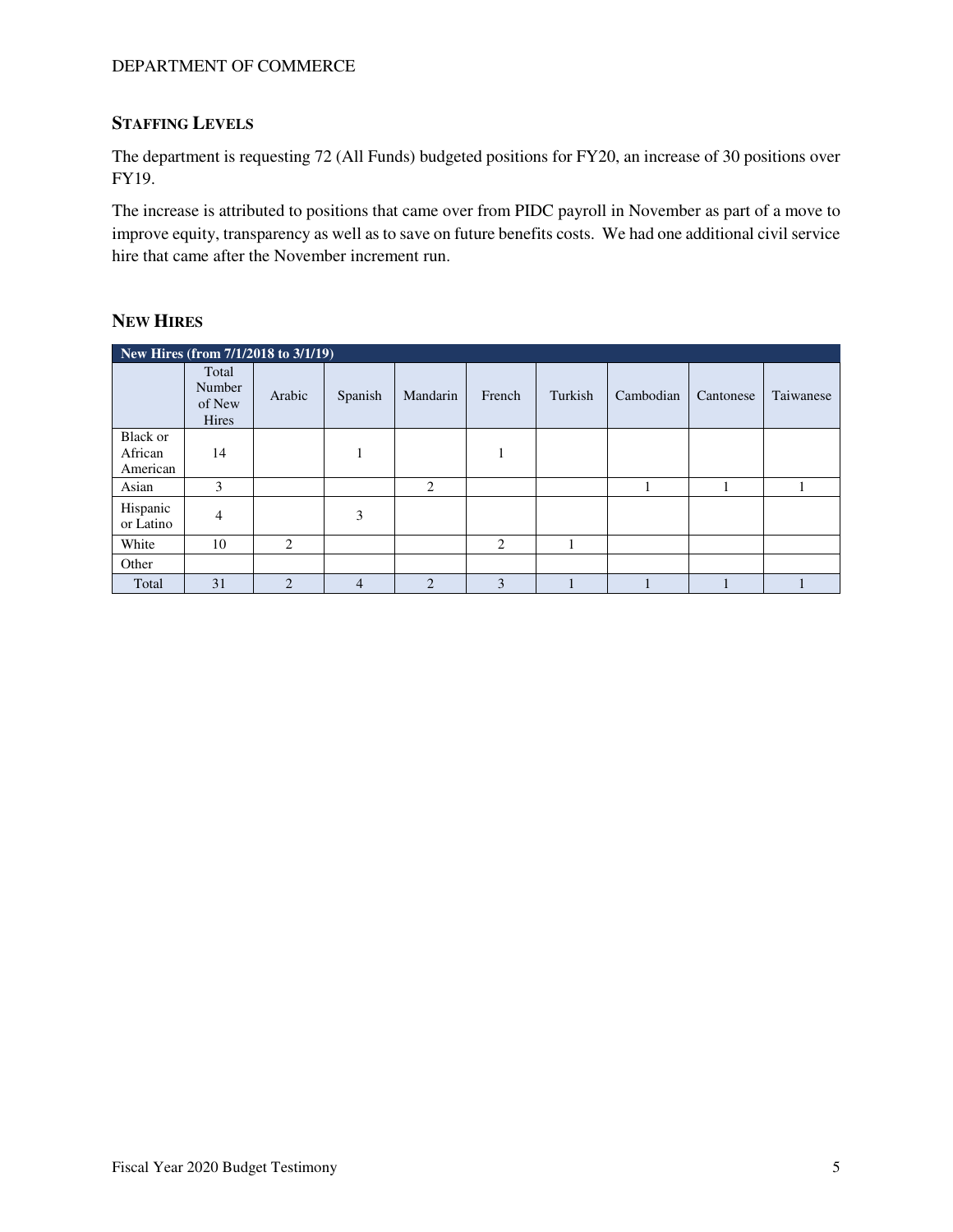## **PERFORMANCE, CHALLENGES, AND INITIATIVES**

### **ECONOMIC DEVELOPMENT PROGRAM**

#### **FY20 Strategic Goals**

- Improve the efficiency and effectiveness of City processes for opening and growing a business.
- Pilot a CDC Economic Development Support grant program to provide operational funding to CDCs as an alternative to the CDC Tax Credit program.
- Increase the frequency of sidewalk cleaning on neighborhood commercial corridors to improve the litter index rate.
- Develop a public-private strategy to increase the availability of lab space to meet the demand of life sciences companies in Philadelphia.
- Develop additional messaging and strategies to enhance the City's profile, thereby attracting and retaining more talent, businesses, and investment.
- Implement a focused recruitment strategy targeting financial services firms.

| <b>FY20 Performance Measures</b>                                              |             |                |             |             |
|-------------------------------------------------------------------------------|-------------|----------------|-------------|-------------|
|                                                                               | <b>FY18</b> | FY19 YTD       | <b>FY19</b> | <b>FY20</b> |
| Measure                                                                       | Actual      | $(Q1 + Q2)$    | Target      | Target      |
| Business Attraction & Retention: Number of businesses engaged                 | 408         | 264            | 429         | 449         |
| Business Attraction & Retention: Number of wins <sup>1</sup>                  | 36          | 28             | 47          | 46          |
| Office of Neighborhood Business Services: Number of businesses                | 7,952       | <b>FY19 O1</b> | 7,500       | 7,500       |
| supported <sup>2</sup>                                                        |             | only: 1,544    |             |             |
| Average litter index for corridors with city-supported cleaning               | N/A         | 2.1            | 2.1         | 2.1         |
| programs <sup>3</sup>                                                         |             |                |             |             |
| Business Attraction & Retention: Number of jobs created or                    | 2,070       | 2,879          | 4,639       | 4,261       |
| retained <sup>4</sup>                                                         |             |                |             |             |
| Office of Neighborhood Business Services: Number of jobs created <sup>5</sup> | 307         | N/A            | 350         | 350         |

 $\frac{1}{4}A$  "win" is when a company that Commerce has identified as a business attraction or retention opportunity accepts an offer of public *incentive(s) or Commerce otherwise learns that the company has selected a Philadelphia location. The target for this measure is established by taking average of the last three years and adding 10%.*

*<sup>2</sup>"Support" encompasses grants, technical assistance, consultation with OBS (often businesses calling with questions and needing help with a city process), workshops for businesses, access to capital referrals, etc. This is a lagging measure, so FY19 data is for FY19 Q1 only.* 

*3 The index is digitized using cloud-based surveys taken on tablets using GPS coordinates to ensure accuracy. Surveyors give a 1-4 litter rating: Rating of 1 = little to no litter, 2 = litter in the amount that can be picked up by one person, 3 = litter in the amount that would need a team to clean up, and 4 = litter that would require a large cleanup effort and/or heavy machinery to remove debris.*

*<sup>4</sup>This measure represents the sum of full-time jobs created (through business attraction efforts) or retained (through business retention efforts) in Philadelphia. The target for this measure is an average of the preceding three years.* 

*<sup>5</sup>This is an annual measure, which represents new jobs created within a commercial corridor.* 

# **OFFICE OF ECONOMIC OPPORTUNITY (OEO) PROGRAM**

#### **FY20 Strategic Goals**

- Launch Mentor-Protégé Program.
- Expand the Emerging Vendors Program.
- Expand use of the OEO hotline.
- Expand the number of businesses in the OEO Registry by 10-15%.
- **FY20 Performance Measures**

| <b>TERM I CHOI MARCO MAGAZI CO</b>                           |             |             |             |             |
|--------------------------------------------------------------|-------------|-------------|-------------|-------------|
|                                                              | <b>FY18</b> | FY19 YTD    | <b>FY19</b> | <b>FY20</b> |
| Measure                                                      | Actual      | $(01 + 02)$ | Target      | Target      |
| $M/W/DSBE$ participation rate on City contracts <sup>1</sup> | 33.2%       | N/A         | 35.0%       | 35.0%       |

 $\overline{I}$ *This is an annual measure, and FY19 data will be available at year-end. Contracts are conformed throughout the year, and the rate may vary across quarters, depending on the value of contracts conformed to date. This is the percentage of dollars committed (contracted) to M/W/DSBE firms divided by the total available dollars. This is collected through the City's various payments systems (SPEED, ACIS, etc.) and then confirmed with the OEO Officers from each department. In FY18, the year-end actual for total dollar amount of awarded M/W/DSBE contracts was \$279M.*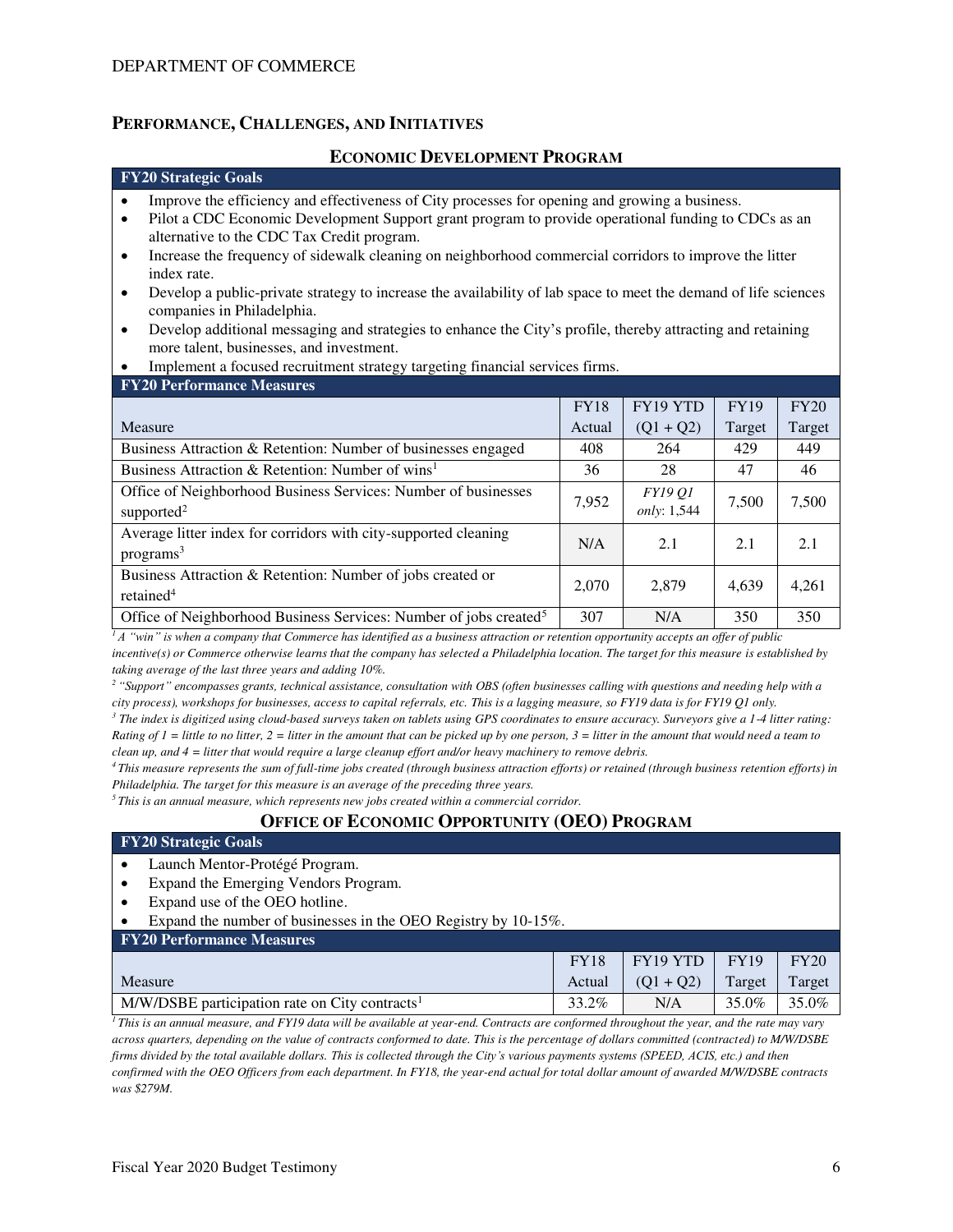# **OTHER BUDGETARY IMPACTS**

# **Federal and State (Where Applicable)**

N/A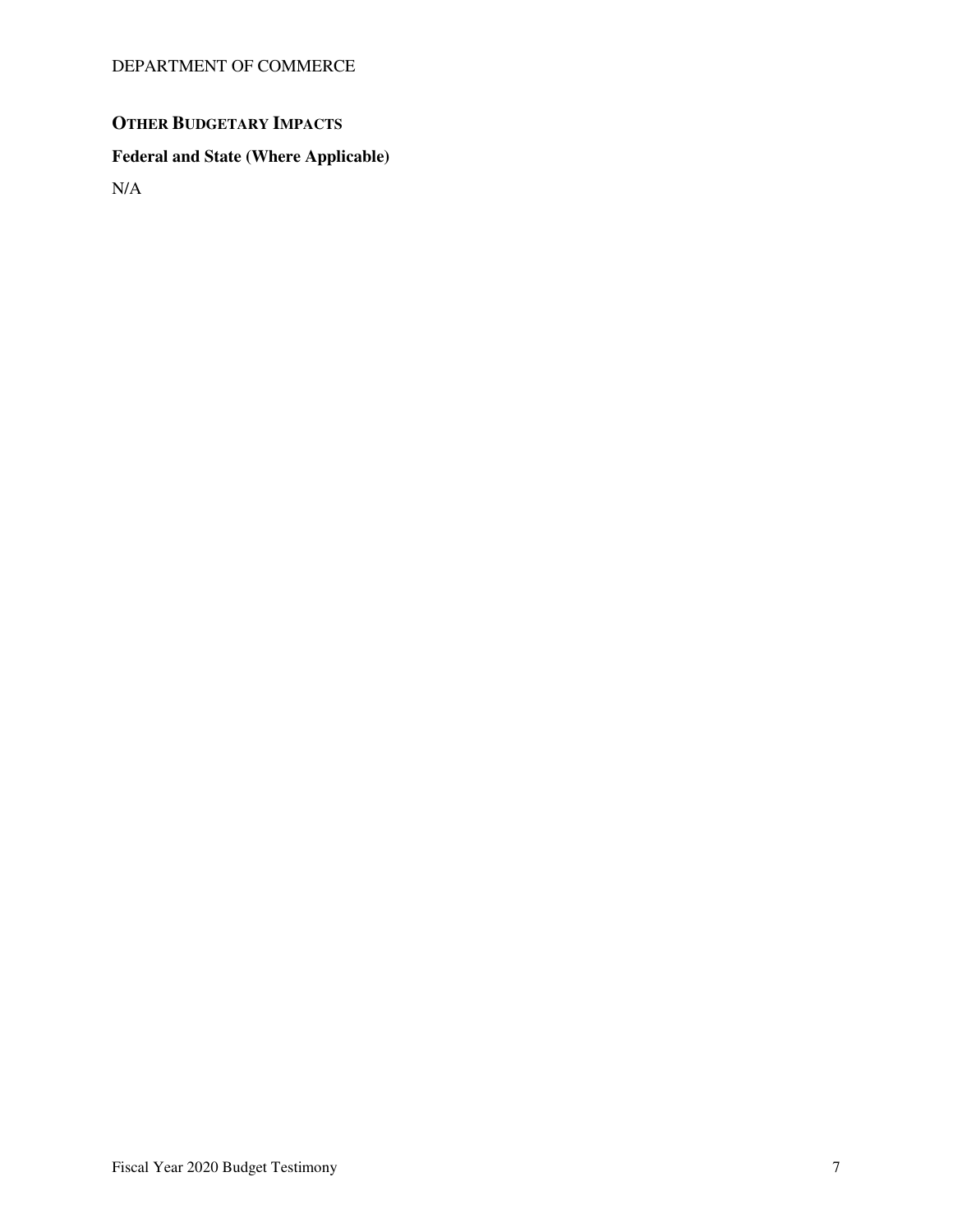# **CONTRACTING EXPERIENCE**

|                                                   | M/W/DSBE Participation on Large Professional Services Contracts with For-Profit Vendors |                                    |                          |                               |                         |                                                 |                                          |                                           |                                                   |                                                                                                                            |                                                                                        |  |  |
|---------------------------------------------------|-----------------------------------------------------------------------------------------|------------------------------------|--------------------------|-------------------------------|-------------------------|-------------------------------------------------|------------------------------------------|-------------------------------------------|---------------------------------------------------|----------------------------------------------------------------------------------------------------------------------------|----------------------------------------------------------------------------------------|--|--|
| Top Five Largest Contracts over \$34,000 for FY19 |                                                                                         |                                    |                          |                               |                         |                                                 |                                          |                                           |                                                   |                                                                                                                            |                                                                                        |  |  |
| Vendor<br>Name                                    | <b>Brief</b><br>Description<br>of Service<br>Provided                                   | Dollar<br>Amount<br>of<br>Contract | <b>RFP</b> Issue<br>Date | Contract<br><b>Start Date</b> | Ranges in<br><b>RFP</b> | $%$ of<br>M/W/DSBE<br>Participation<br>Achieved | \$ Value of<br>M/W/DSBE<br>Participation | Total $%$<br>Participation<br>- All DSBEs | Total \$<br>Value<br>Participation<br>- All DSBEs | Is This a<br>Local<br>Business?<br>(principal<br>place of<br>business<br>located<br>within City<br>limits)<br>[yes $/$ no] | Does the<br>Vendor<br>Have a<br>Waiver for<br>Living Wage<br>Compliance?<br>[yes / no] |  |  |
| HR $&A$                                           | Consulting-                                                                             |                                    |                          |                               | MBE: 10-15%             | $0\%$                                           | \$0                                      |                                           |                                                   |                                                                                                                            |                                                                                        |  |  |
| <b>Advisors</b>                                   | Incentive                                                                               |                                    |                          |                               | WBE: 10-15%             | 10%                                             | \$20,000                                 | $10\%$                                    | \$20,000                                          | yes                                                                                                                        | no                                                                                     |  |  |
| Inc.                                              | Study                                                                                   | \$196,000                          | 8/10/2017                | 12/18/2018                    | $DSBE: 0\%$             | $0\%$                                           | \$0                                      |                                           |                                                   |                                                                                                                            |                                                                                        |  |  |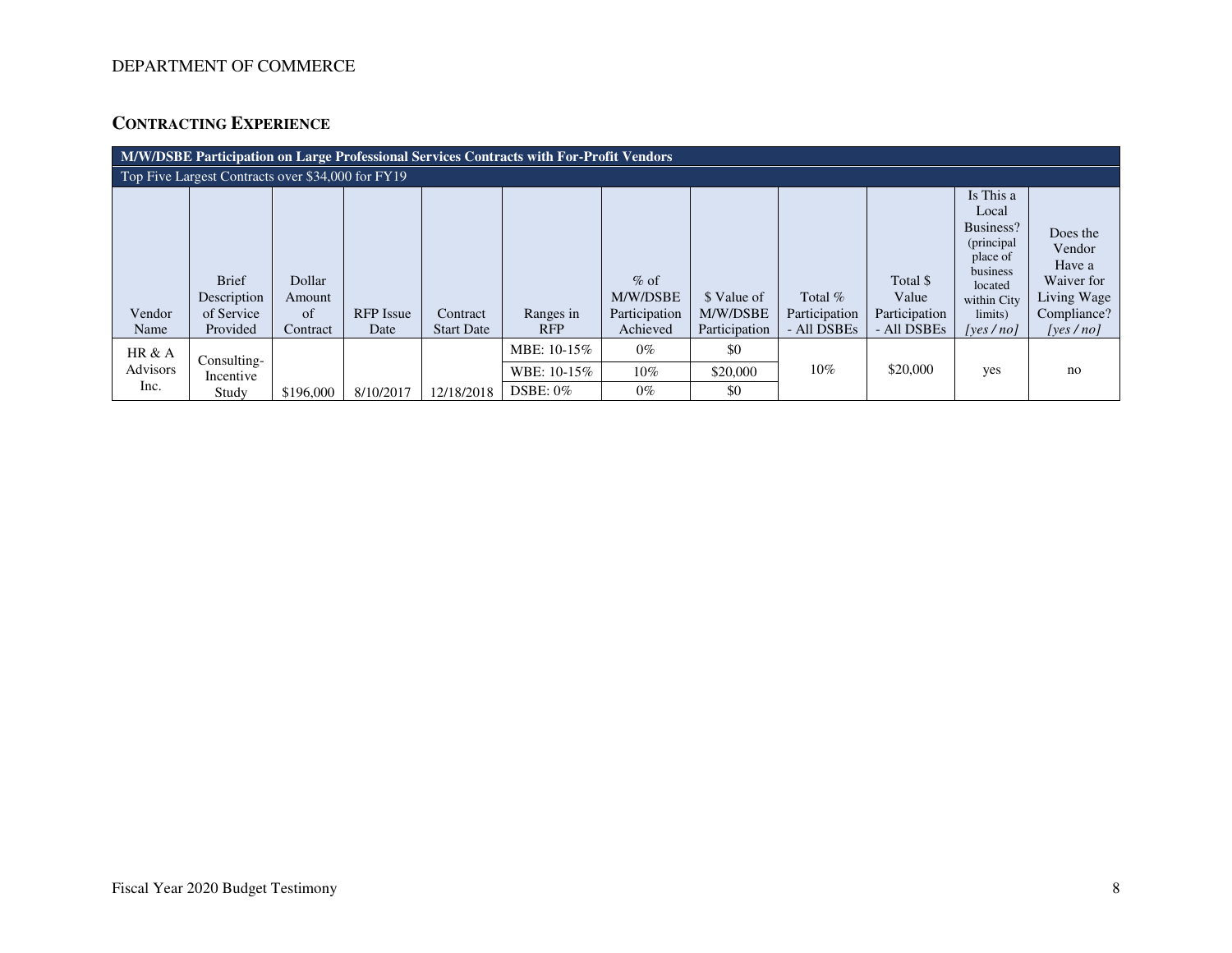# **EMPLOYEE DATA**

| <b>Staff Demographics (as of November 2018)</b> |                        |                |                      |                        |                  |  |  |  |  |
|-------------------------------------------------|------------------------|----------------|----------------------|------------------------|------------------|--|--|--|--|
|                                                 | <b>Full-Time Staff</b> |                |                      | <b>Executive Staff</b> |                  |  |  |  |  |
|                                                 | Male                   | Female         |                      | Male                   | Female           |  |  |  |  |
|                                                 | African-               | African-       |                      | African-               | African-         |  |  |  |  |
|                                                 | American               | American       |                      | American               | American         |  |  |  |  |
| Total                                           | 9                      | 26             | Total                | 1                      | 1                |  |  |  |  |
| % of Total                                      | 13%                    | 39%            | % of Total           | 17%                    | 17%              |  |  |  |  |
| Average Salary                                  | \$68,341               | \$72,805       | Average Salary       | \$179,867              | \$126,175        |  |  |  |  |
| <b>Median Salary</b>                            | \$56,650               | \$68,753       | Median Salary        | \$179,867              | \$126,175        |  |  |  |  |
|                                                 | White                  | White          |                      | White                  | White            |  |  |  |  |
| Total                                           | 10                     | 13             | Total                | 1                      | $\overline{c}$   |  |  |  |  |
| % of Total                                      | 15%                    | 19%            | % of Total           | 17%                    | 33%              |  |  |  |  |
| Average Salary                                  | \$73,234               | \$74,515       | Average Salary       | \$140,461              | \$134,802        |  |  |  |  |
| <b>Median Salary</b>                            | \$67,999               | \$70,040       | Median Salary        | \$140,461              | \$134,802        |  |  |  |  |
|                                                 | Hispanic               | Hispanic       |                      | Hispanic               | Hispanic         |  |  |  |  |
| Total                                           | $\overline{4}$         | $\overline{c}$ | Total                | 1                      | $\theta$         |  |  |  |  |
| % of Total                                      | $6\%$                  | 3%             | % of Total           | 17%                    | $0\%$            |  |  |  |  |
| Average Salary                                  | \$81,507               | \$51,243       | Average Salary       | \$118,450              | \$0              |  |  |  |  |
| <b>Median Salary</b>                            | \$72,100               | \$51,243       | Median Salary        | \$118,450              | \$0              |  |  |  |  |
|                                                 | Asian                  | Asian          |                      | Asian                  | Asian            |  |  |  |  |
| Total                                           | 1                      | 2              | Total                | $\mathbf{0}$           | $\boldsymbol{0}$ |  |  |  |  |
| % of Total                                      | 1%                     | 3%             | % of Total           | $0\%$                  | $0\%$            |  |  |  |  |
| Average Salary                                  | \$70,040               | \$56,650       | Average Salary       | \$0                    | \$0              |  |  |  |  |
| <b>Median Salary</b>                            | \$70,040               | \$56,650       | <b>Median Salary</b> | \$0                    | \$0              |  |  |  |  |
|                                                 | Other                  | Other          |                      | Other                  | Other            |  |  |  |  |
| Total                                           | $\overline{0}$         | $\mathbf{0}$   | Total                | $\mathbf{0}$           | $\mathbf{0}$     |  |  |  |  |
| % of Total                                      | $0\%$                  | $0\%$          | % of Total           | $0\%$                  | $0\%$            |  |  |  |  |
| Average Salary                                  | \$0                    | \$0            | Average Salary       | \$0                    | \$0              |  |  |  |  |
| <b>Median Salary</b>                            | \$0                    | \$0            | Median Salary        | \$0                    | \$0              |  |  |  |  |
|                                                 | Bilingual              | Bilingual      |                      | Bilingual              | Bilingual        |  |  |  |  |
| Total                                           | 8                      | 12             | Total                | 1                      | 1                |  |  |  |  |
| % of Total                                      | 12%                    | 18%            | % of Total           | 17%                    | 17%              |  |  |  |  |
| Average Salary                                  | \$71,694               | \$72,910       | Average Salary       | \$118,450              | \$140,853        |  |  |  |  |
| Median Salary                                   | \$68,657               | \$56,650       | Median Salary        | \$118,450              | \$140,853        |  |  |  |  |
|                                                 | Male                   | Female         |                      | Male                   | Female           |  |  |  |  |
| Total                                           | 24                     | 43             | Total                | 3                      | 3                |  |  |  |  |
| % of Total                                      | 36%                    | 64%            | % of Total           | $50\%$                 | 50%              |  |  |  |  |
| Average Salary                                  | \$72,645               | \$71,567       | Average Salary       | \$146,259              | \$131,926        |  |  |  |  |
| <b>Median Salary</b>                            | \$67,587               | \$64,585       | <b>Median Salary</b> | \$140,461              | \$128,750        |  |  |  |  |